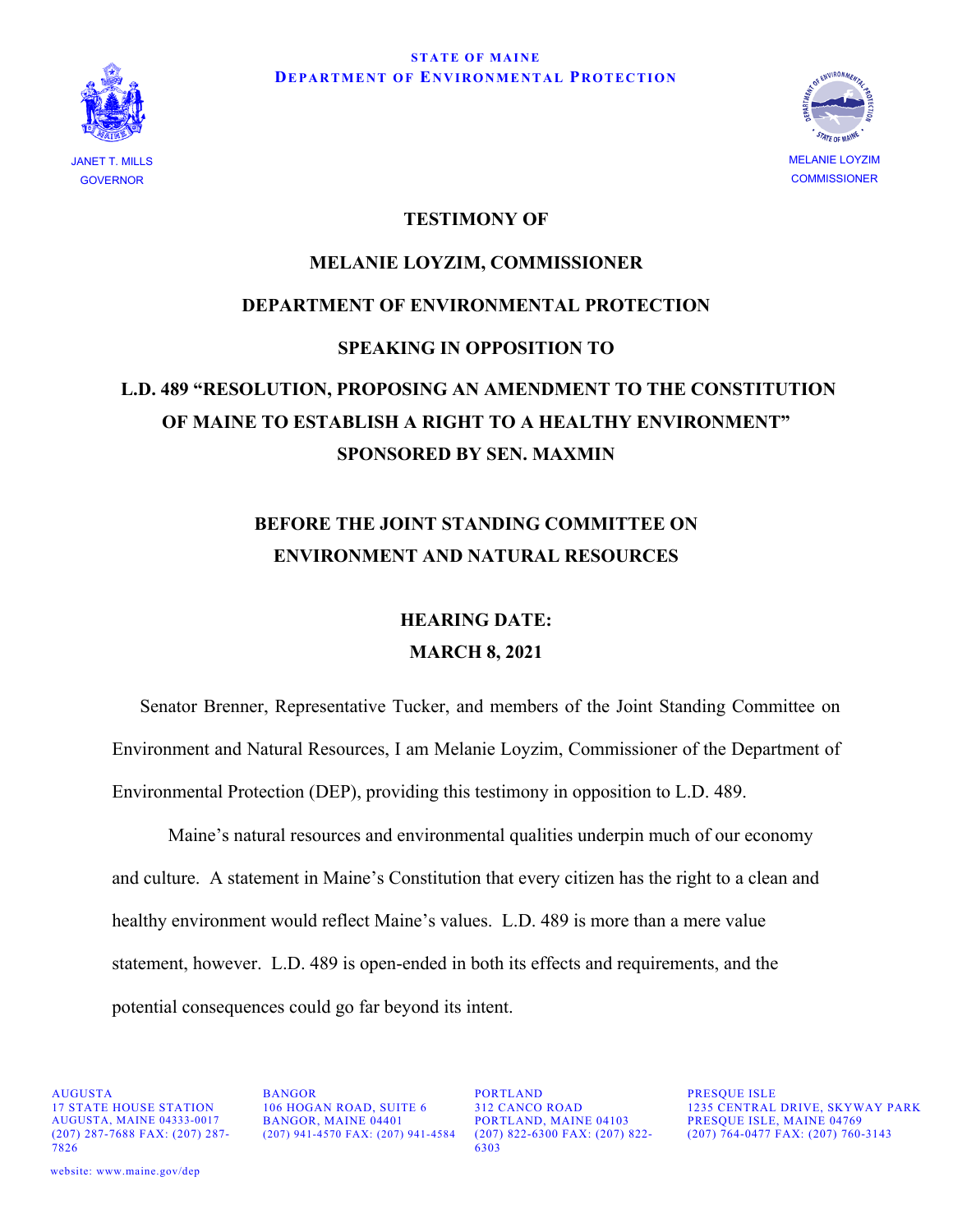LD 489, RESOLUTION, Proposing an Amendment to the Constitution of Maine To Establish a Right to a Healthy Environment Testimony of: Melanie Loyzim/ Maine DEP Public Hearing: March 8, 2021 Page 2 of 3

The bill utilizes undefined and extreme language, such as "pure" water. Even distilled water might not qualify as "pure," and it is unclear if "pure" is to be distinguished from "clean." It is also unclear if terms such as "clean air" are intended to refer to air containing pollutants at concentrations no higher than established standards. It does not appear, however, that the amendment is intended to limit the rights of citizens only to conditions that meet governmental standards.

The apparent scope of the rights created for each Maine citizen is entirely unlimited. The proposed constitutional provision states, in part, "*The people of the State have the right to … the preservation of the natural, cultural, recreational, scenic and healthful qualities of the environment.*" This right is then enforced by the statement "*The rights stated in this section are inherent, inalienable and indefeasible and are among those rights reserved to all the people and are on par with other protected inalienable rights*." A hypothetical example is illustrative of the broad reaching effects such language could have. Imagine two neighboring private property owners. One wants to use the other's property for recreation, and that access is denied. The person who was denied access could bring a claim to court that their constitutional right to the recreational qualities of the environment on their neighbor's property is being infringed upon. If that seems far-fetched, imagine one neighbor had allowed the other neighbor to use their back woods for hiking and cross-country skiing. Then the one neighbor decides they no longer want to allow such access. A constitutional claim in that case could be bolstered by the history of prior use.

The potential ramifications for state regulatory authorities and regulated entities are also enormous. The proposed language declares, "*the State may not infringe upon these rights by*